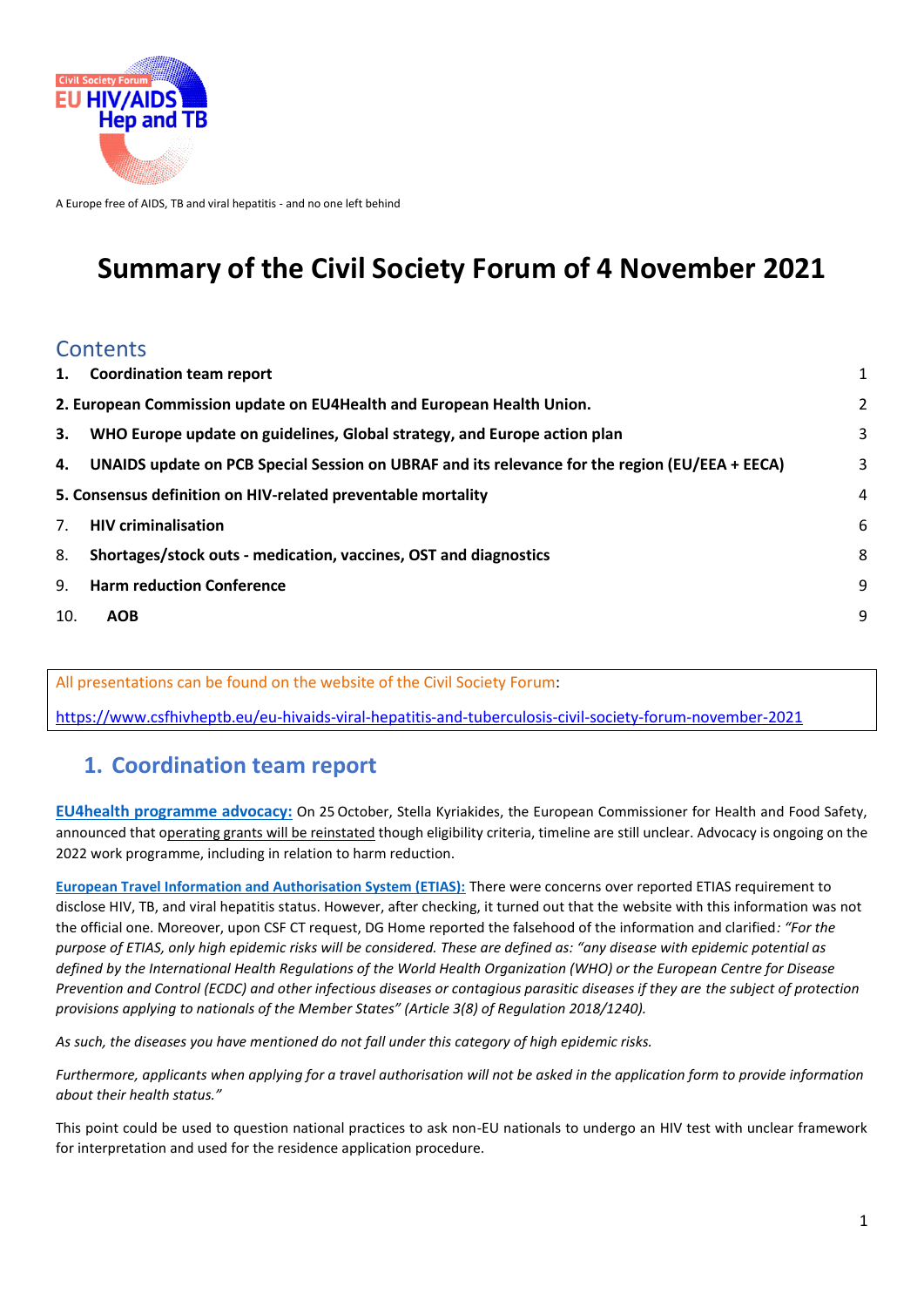**[ECDC/EATG/AAE/CSF Survey of Stigma among People Living with HIV:](https://ec.europa.eu/eusurvey/runner/communitystigmasurvey) the** survey to help to understand the experience of stigma for people living with HIV in Europe and Central Asia. The survey is available in more than 20 languages (further languages will be added as translations are available).

**ARVs stock-outs in Romania:** In collaboration with partners in Romania, EATG/ CSF reached out to EC, WHO, UNAIDS and GF CCM to raise awareness about the stockouts and to establish a dialogue with the Romanian Government to find short and medium term solutions to the shortages. There will be a follow up with the new government (the previous government fell in October).

The EC is currently exploring legislative measures to "enhance security of supply and address shortages of medicines. These include stronger obligations for supply, earlier notification of shortages, enhanced transparency of stocks and stronger EU coordination and mechanisms to monitor, manage and avoid shortages." The EC supports exchanges between national competent authorities on pricing, payment and procurement policies, to improve the affordability and cost-effectiveness of medicines and health system's sustainability.

The EC is conducting a public consultation (till 21 Dec): see [here](https://ec.europa.eu/info/law/better-regulation/have-your-say/initiatives/12963-Revision-of-the-EU-general-pharmaceuticals-legislation_en)

## <span id="page-1-0"></span>**2. European Commission update on EU4Health and European Health Union.**

Rimalda Voske, EC DG SANTE, reported on the EU4Health programme and the EC EU Health Union proposals. The proposals seek to strengthen the EU's preparedness and response to future health threats. Negotiations are on-going. This new framework aims to strengthen health crisis preparedness. National plans will be prepared and with the support of ECDC and other EU agencies. This plan will be audited, and stress tested by the Commission and EU agencies.

HIV, AIDS, hepatitis, and TB are currently subject to surveillance at EU level. It will be in an integrated surveillance system on an EU level.

- It will be using artificial intelligence and other technological means.
- To improve data quality, Member States will be required to step up reporting on health systems indicators
- The declaration of the EU emergency situation will trigger and increase coordination

ECDC and EMA have been at the forefront of the EU's response to COVID 19. The crisis pointed to the need to reform them. ECDC´s mandate will be reinforced in the following areas: epidemiological surveillance, integrated systems, surveillance preparedness and response, reporting and auditing, provision of long-binding recommendations, options for risk management, capacity to mobilize and deploy EU task force to assist local response in MS, as well as building a network of EU reference laboratories.

The EC launche[d the European Health Emergency preparedness and Response Authority.](https://ec.europa.eu/health/sites/default/files/preparedness_response/docs/hera_2021_comm_en.pdf) The agency will facilitate coordination at EU level around monitoring, risk assessment and mitigation, scientific advice on medicines, support to clinical research, coordinating studies to monitor the effectiveness and safety of vaccines, addressing availability of medical countermeasures.

The presentation was followed by discussion on the role of NGOs:

It was noted that civil society responses are instrumental, and they must play an increasing role in addressing the epidemics. Service support is needed to broaden the reach of services, as well as supporting retention in treatment and care, and very importantly, advancing human rights and combating stigma and discrimination.

The Commission answered that a number of actions have been published in the EU4Health work programme and a number of actions are actually already published with open form. Therefore, 5 million euros will be used to support Community based organizations, to support these services in Member States for the implementation of people-centered, effective and integrated interventions for HIV, AIDS, TB, hepatitis and other STI. This call has been published and it is open until 25th of January for applications.

It also referred to the European Health policy platform where all the stakeholders have been invited to communicate, collaborate and work on joint statements.

**HIV Justice Network** asked about community engagement in the development of HIV molecular surveillance and secondary use of health data. There are concerns over the repurposing of health data for public health purposes and respect for privacy, autonomy and consent. There are concerns over HIV criminalization and other punitive public health responses. ECDC replied that there has been discussion about molecular surveillance when it comes to monitoring drug resistance. With the advice from Member States, they have agreed not to put those variables in their routine surveillance systems. It is a voluntary reporting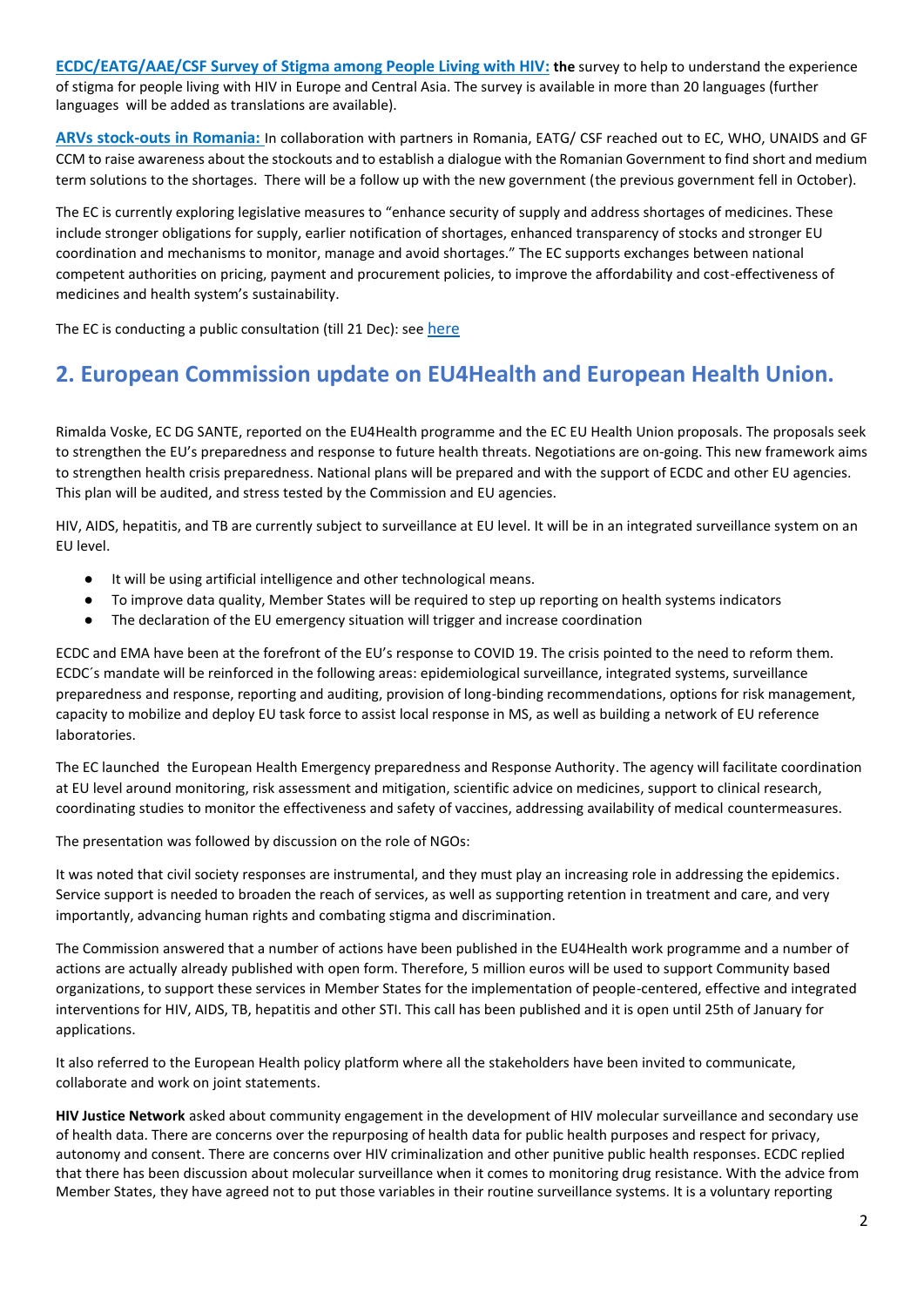system. It is based on aggregated data, so there is no case based information. The EU and member states are ramping up on molecular surveillance now because of COVID-19. However, from the HIV side, if variables to be included are discussed, it will be in a network meeting and NGOs are part of it to provide their perspective. ECDC is very well aware of the sensitivities around collecting this information. It is not doing so currently and it is not planning to do so, going forward

# <span id="page-2-0"></span>**3. WHO Europe update on guidelines, Global strategy, and Europe action plan**

#### **Elena Vovc, WHO Europe**

In July 2021, WHO published guidelines consolidating key recommendations on HIV prevention, testing, treatment and service delivery and monitoring.

In December 2019, WHO issued the testing guidelines, a call on countries to use innovative approaches including self-testing, partner notification, social networks-based testing, and update their algorithms for the confirmation of diagnosis.

- Key priority: implement testing guidelines in all countries to avoid late diagnoses.
- No changes for the ART 1st and 2nd line.
- Major community involvement in the changes of the guidelines. The recommendation is to have fewer visits to the clinic and rely more on community services to monitor treatment and reduce this costly visit to the clinics.

ART monitoring (threshold and frequency of VL) and use of point of care and most up to date diagnostics.

#### Early infant diagnosis.

Initiation of ART in the context of TB screening and TB treatment towards faster initiation.

Guidelines are available in the WHO Apps. Testing App was updated with the latest recommendation, HIV treatment is still being updated.

There are some ongoing discussions on updating the key population guidelines that will probably be ready by the first quarter of 2022, close to CROI and maybe some updates on PreP.

#### STRATEGIC PLANNING:

WHO Europe is developing a European Action Plan based on the global health sector strategy for 2022-2030. The Global Strategy will be available for comments from December to February, so that it can be adopted at the next World Health Assembly (May 2022). There will be some resolutions related to the costing of global strategy, including estimates for the region. The global strategies will make a clearer delineation in between the strategies for HIV, hepatitis and STIs, in the European region, an action plan will summarise everything.

Contents: one big chapter on the role of leveraging primary health care and looking towards reaching UHC and then the chapter gets more disease specific. There may be important discussions in the target setting for the region (maybe by December). There are some challenges for the targets for STIs and Hepatitis. For HIV is more or less clear, since it relies on indicators that already exist. Hopefully, in September there will be an action plan for the next years for a regional level and in May next year there will be strategies.

The report should be available for the next week. Issues with Russia and Belarus are expected. Currently, there is no potential to make a bigger debate for the Russian communities, for example, with the government. There was no civil society dialogue specifically.

# <span id="page-2-1"></span>**4. UNAIDS update on PCB Special Session on UBRAF and its relevance for the region (EU/EEA + EECA)**

**Jantine Jacobi, UNAIDS**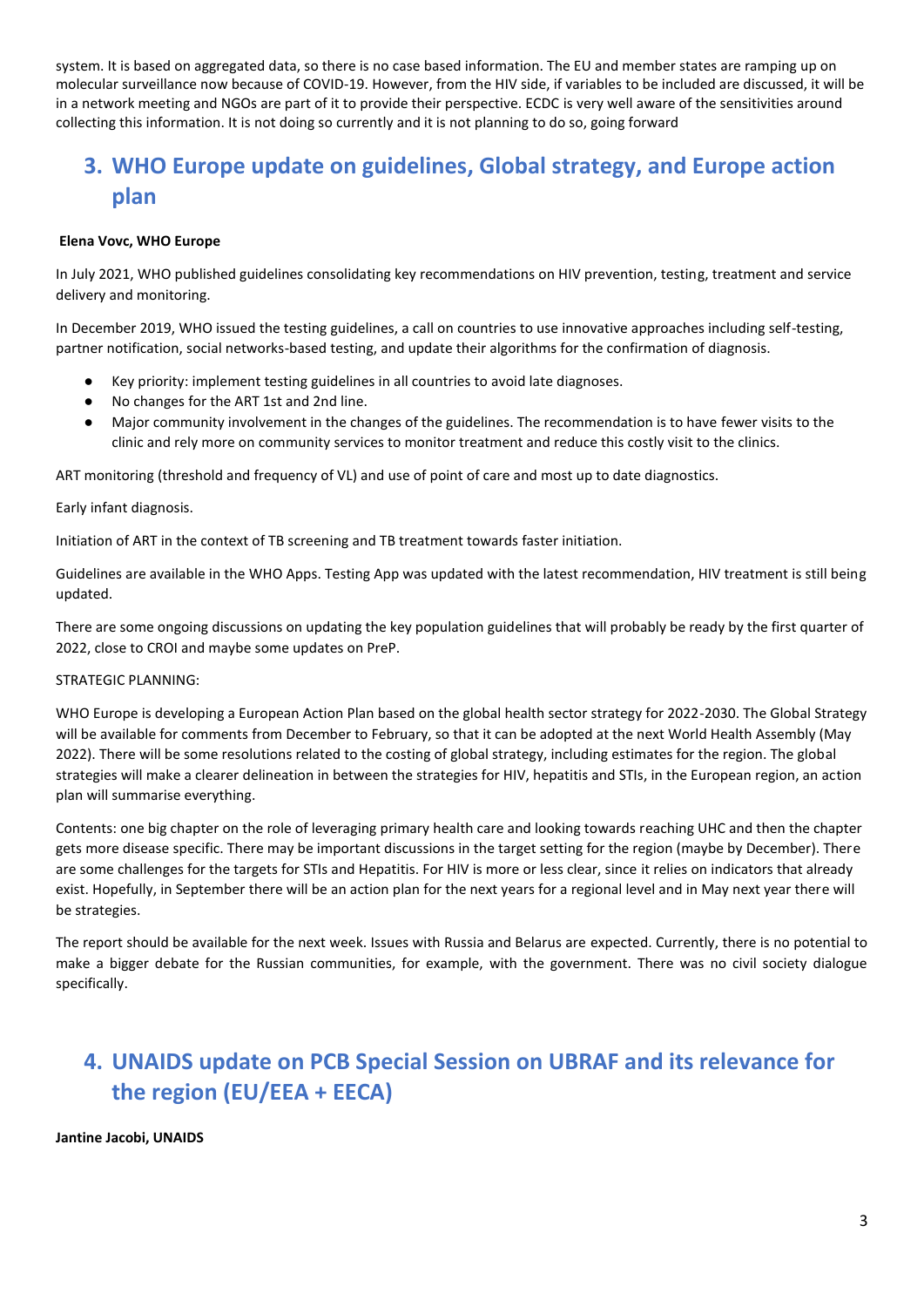UNAIDS presented on *Unified Budget Results and Accountability Framework* (UBRAF), which brings together the collective contribution of UNAIDS joint programme to the global HIV and AIDS response. The new policy momentum has catalysed key changes for the UN Joint Programme on HIV and AIDS, allowing focus on:

- 1. tackling inequalities to ensure equitable access to HIV services and support.
- 2. Improve enabling legal environments, eliminate stigma and discrimination and promote gender equality in the HIV response.
- 3. Strengthen community-led responses and societal enablers and champion the empowerment of communities and PLHIV.
- 4. Advance the increased availability and financing of global response to achieve the 2025 targets.
- 5. Foster leadership and support innovative approaches for more inclusive HIV services.

#### RELEVANCE FOR EU/EUROPE/EECA:

Overall, highly relevant not the least because of the epidemic dynamics (i.e., inequalities and barriers), the political context and the challenged funding/focused attention.

- 1. The Joint Programme will continue to be guided by the three overarching objectives:
	- To deploy human and financial resources where they are needed most
	- To reinvigorate country-level joint work and collaborative action
	- To reinforce accountability and results for people.
- 2. The UBRAF result chain starts with the country UN Sustainable Development Cooperation Frameworks your UN entry point – through Joint Team and/or Cosponsors/Sec.
- 3. Focus on evidence-informed disparities and inequalities in your region (population/location)
	- Joint action ECDC, WHO, UNAIDS to get evidence
	- Capture community -led reportingreports
- 4. The UBRAF places people and communities at the centre engage with the UN on how to bring in your multisectoral experience and challenges.
- 5. Focus on achieving all 2025 targets, and particularly 10-10-10 (POLITICAL commitment)
- 6. AIDS continues to be a global health crisis within the pandemic context, the need for strong advocacy for sustained funding for the AIDS response, CSOs, GF, and UNAIDS remains. Civil society is a critical point that needs funding to remain in that independent role.
- 7. Engage in global dialogues and work towards positioning AIDS as part of the global health agenda.

Discussion: back in 2016, in light of the migration crisis and beyond, migrants were therefore considered key populations in strategies. Which probably will not be the case. What do we do with migrants and is there enough work? Will there be some regional variations? The answer was that the guidance for the regional priorities are more detailed for the "Global South". Attention has been asked for undocumented migrants and for a more systematic approach across EU member states. Data should improve.

The starting point for monitoring implementation of the plans and strategies should be a multi-source approach and the views of community partners be incorporated.

### <span id="page-3-0"></span>**5. Consensus definition on HIV-related preventable mortality**

#### **Sara Croxford, Public Health England**

Getting to zero HIV-related deaths is the stated aim of a number of initiatives in the era of HIV elimination (e.g., Fast Track Cities). However, there is no one clear detailed definition that should be used. Therefore, UKHSA, BHIVA, EACS, and Fast Track Cities London set out to develop a consensus definition of preventable, HIV-related mortality for public health monitoring and identifying areas for intervention to improve patient care.

A secondary purpose is to provide guidance to clinicians completing death certificate details relating to cause of death and contributory factors, or when reviewing local data.

The project has four components:

1. Rapid literature review scoping how preventable, HIV-related death is currently being defined.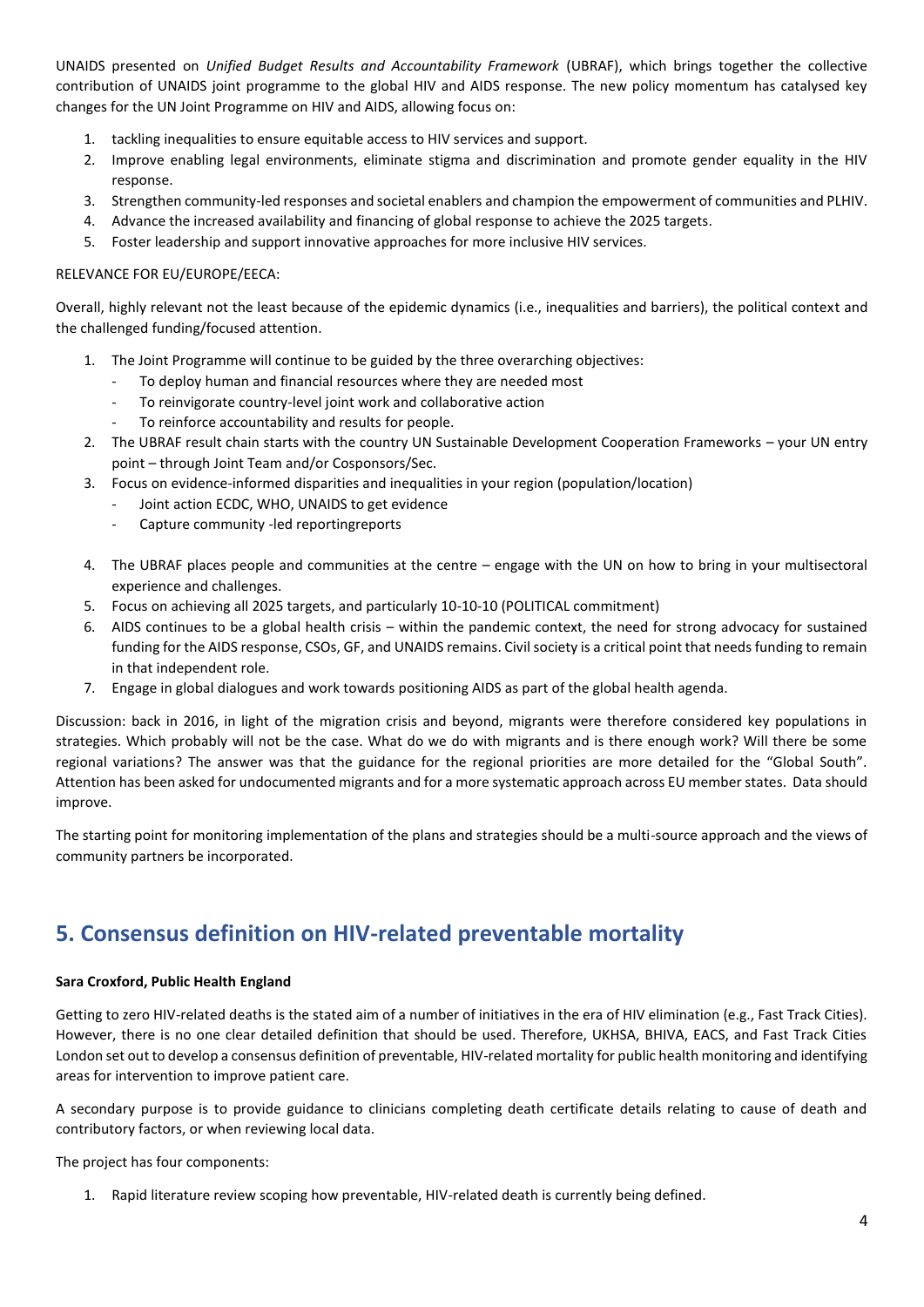- Carried out in March 2021: systematic approach, materials from 2010 onwards, in English, with a measurable definition of mortality to be included.
- Most studies used AIDS coding from either the ICD-10 codes or causes of death in HIV (CoDe) protocol to indicate HIV-related morality. Few studies considered non-AIDS-related causes of HIV-associated mortality. No studies classified suicide or substance misuse as HIV-related.
- A subset of studies described HIV-related conditions or lifestyle risk factors.
- 2. Expert review of definition with wider stakeholder discussion, presented in June 2021.
- 3. Piloting of consensus definition against historical London HIV data.
- 4. Publication

Recommendations, capturing the definition:

- 1. Deaths among people with HIV should be categorised as: HIV-related (including AIDS), Possibly HIV-related, Not HIVrelated, Unknown cause of death.
- 2. Deaths among people with HIV should, for surveillance purposes, initially be categorised based on information on death certificate
	- WHO guidance when data systematically inadequate
	- Where data is routinely available, but cause is missing, cause of death should be recorded as unknown.
- 3. The definition applies to those people who have tested HIV positive:
	- Diagnosis may be made post-mortem
	- In high prevalence countries with inadequate data on HIV status of cases, apply WHO tools.

How to determine whether a death can be considered HIV-related?

- 1. In a setting where information is routinely available, but cause is missing, cause of death should be recorded as UNKNOWN. Where we do have a cause of cause of death information and an AIDS diagnosis is listed as the primary or contributory to the cause of death, the death should be categorised as HIV related [AIDS] (Recommendation 4).
- 2. If AIDS is not listed as primary/contributory CoD, we should ask, is HIV infection listed as primary or contributory CoD? If YES, is it mandatory to list HIV as CoD for HIV ? YES, is HIV included in the direct sequence of causation? YES, then CoD is possibly HIV-related. If it is not mandatory to list HIV as CoD for HIV
- 3. then CoD is possibly HIV-related (Recommendation 5). In countries like Spain where it is mandatory to include HIV on the death certificate, we recommend looking at whether it is included in the direct sequence of causation.
- 4. If HIV is not listed as primary or contributory CoD, then:

| <b>CoD is HIV</b><br>related<br>(AIDS/non-AIDS) | <b>Recommendation 6:</b><br>Where a condition<br>caused by HIV<br>immunodeficiency/<br>pathophysiology is<br>recorded as a<br>primary/contributory<br>cause of death $=$ HIV-<br>related. | <b>Flowchart 1:</b> Determining whether a death can be considered HIV-related<br><b>Recommendation 7:</b><br>Where the<br>primary/contributory<br>cause of death is listed<br>as an ART-related<br>adverse reaction or drug-<br>$drug$ interaction = $HIV$<br>related | <b>Recommendation</b><br>8a: Where a virally<br>driven malignancy is<br>listed as a<br>primary/contributory<br>cause of death but<br>$not HIV = HIV$<br>related | $5.$ If<br>none of<br>this<br>applies,<br>then<br>is<br>CoD.<br>a a<br>non-viral<br>non-<br><b>AIDS</b> |
|-------------------------------------------------|-------------------------------------------------------------------------------------------------------------------------------------------------------------------------------------------|-----------------------------------------------------------------------------------------------------------------------------------------------------------------------------------------------------------------------------------------------------------------------|-----------------------------------------------------------------------------------------------------------------------------------------------------------------|---------------------------------------------------------------------------------------------------------|
| YES to one or<br>more of these 3<br>questions   | Is a condition caused by HIV<br>immunodeficiency/<br>pathophysiology listed as CoD<br>(see list of conditions)?                                                                           | Is a primary or contributory<br>CoD an ART-related adverse<br>event or drug-drug<br>interaction?                                                                                                                                                                      | Is CoD a virally-driven non-<br>AIDS malignancy?                                                                                                                |                                                                                                         |

malignancy? If YES, possibly HIV-related (Recommendation 8b) – *this step still has to be agreed*. If NO, was the CD4 Count less than 200 cells per microliter? Possibly HIV-related (Recommendation 8c).

6. No HIV-related: death is suicide, substance misuse or other co-morbidities including conditions occurring more frequently in people living with HIV.

Determining whether an HIV-related death was preventable.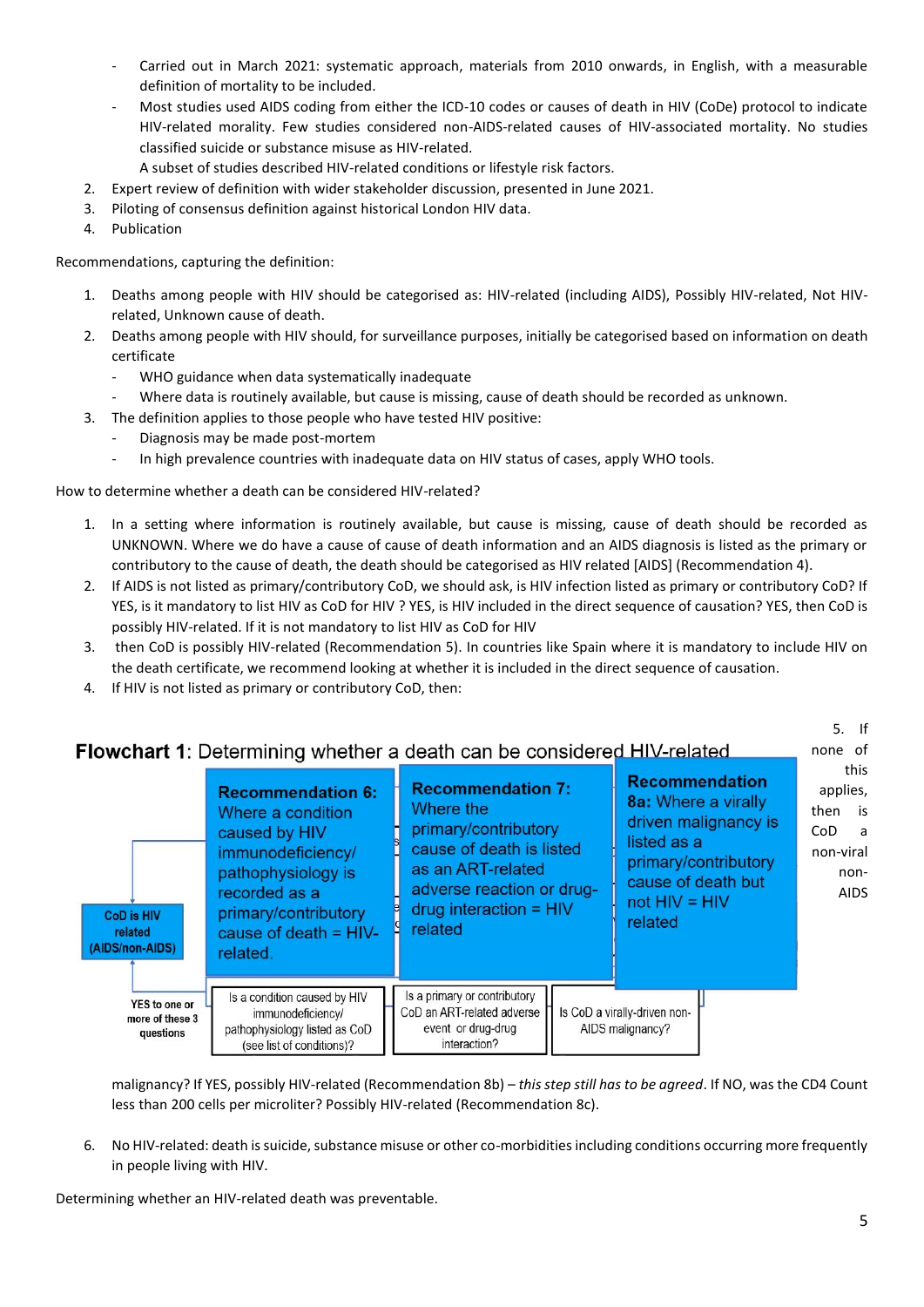- 1. The first thing to consider is whether the death was due to AIDS and whether the patient was diagnosed late. A HIVrelated death should be considered preventable when a person is diagnosed late with a CD4 count less than 350 per microliter and dies within 12 months of their HIV diagnosis of AIDS. If a late diagnosis happens more than 12 months prior to the death, the death should be categorised as potentially preventable. Further investigations will be required to determine whether they should be categorised as actually preventable.
- 2. For non-AIDS deaths (people not diagnosed late), clinical care data should be reviewed to assess whether the death was preventable, including surveillance markers, might not have been one effective treatment.

#### Some examples:

#### CATEGORISED AS PREVENTABLE where:

- ART was not commenced in a timely fashion,
- A person is not on ART in the 12 months prior to death
- Viral suppression has not been continuous in the three years prior to death.

#### CATEGORISED AS PREVENTABLE where:

an intervention or screening known to reduce the incidence the HIV-related condition was not received (including interventions on vaccination and screening for cervical cancer).

It needs to be adapted to different countries in order to consider when the intervention or screening was available and if an intervention was not available at the relevant time, the death should be categorized as potentially preventable.

What remains to be done?

- Incorporate feedback on draft definition from stakeholders
- Pilot with 2019 London HIV surveillance data to set baseline for monitoring
- Write-up of definition as a publication
- Meet with FTC reps from cities across UK to promote definition
- Role of HIV Guidelines and Standards, and engagement in treatment and care services on preventable non-HIV causes of and contributors to death
- Minimum data set

**Discussion**: Is there a requirement from WHO on CD4 percentages as ART monitoring, as opposed to total CD4 count, because CD4 percentage is actually a more accurate estimate of how HIV is progressing and whether there are any kind of comorbidities as compared to the the actual CD4 count. In other words, CD4 percentages would be a more accurate picture of a person's health and that also relates to the malignancies. The problem is many countries do not use CD4 percentage anymore (e.g., Latvia). The second one is whether these new dual type regimens are considered, which, although they keep the viral load low, can cause more inflammation in the body according to some research and can create malignancies. Were these different regimens taken into consideration?

A1: We have only counted data because the definition was meant to be quite practical, given the accounts are routinely through our national surveillance mechanisms so we have not considered any proportion CD4.

A2: In terms of the regimens, I guess it would depend on what information is recorded on the death certificate. This study would not give any real information about the contribution of two - three different drug measurements. That would need perspective studies on a long term that it would be too biased

### <span id="page-5-0"></span>7. **HIV criminalisation**

#### **Sini Pasanen - HIV Finland – Recent supreme court decision in Finland**

Until September, it was unclear in Finland whether taking preventive measures for transmission, such as being on ART (undetectable viral load) or using condoms, are considered sufficient for not being considered as exposure to HIV.

In 2015, there were two cases:

1. The accused was on ART, had had unprotected anal intercourse without disclosing his HIV-status to the sexual partner. The HIV transmission had not happened. The accused was convicted of imperilment.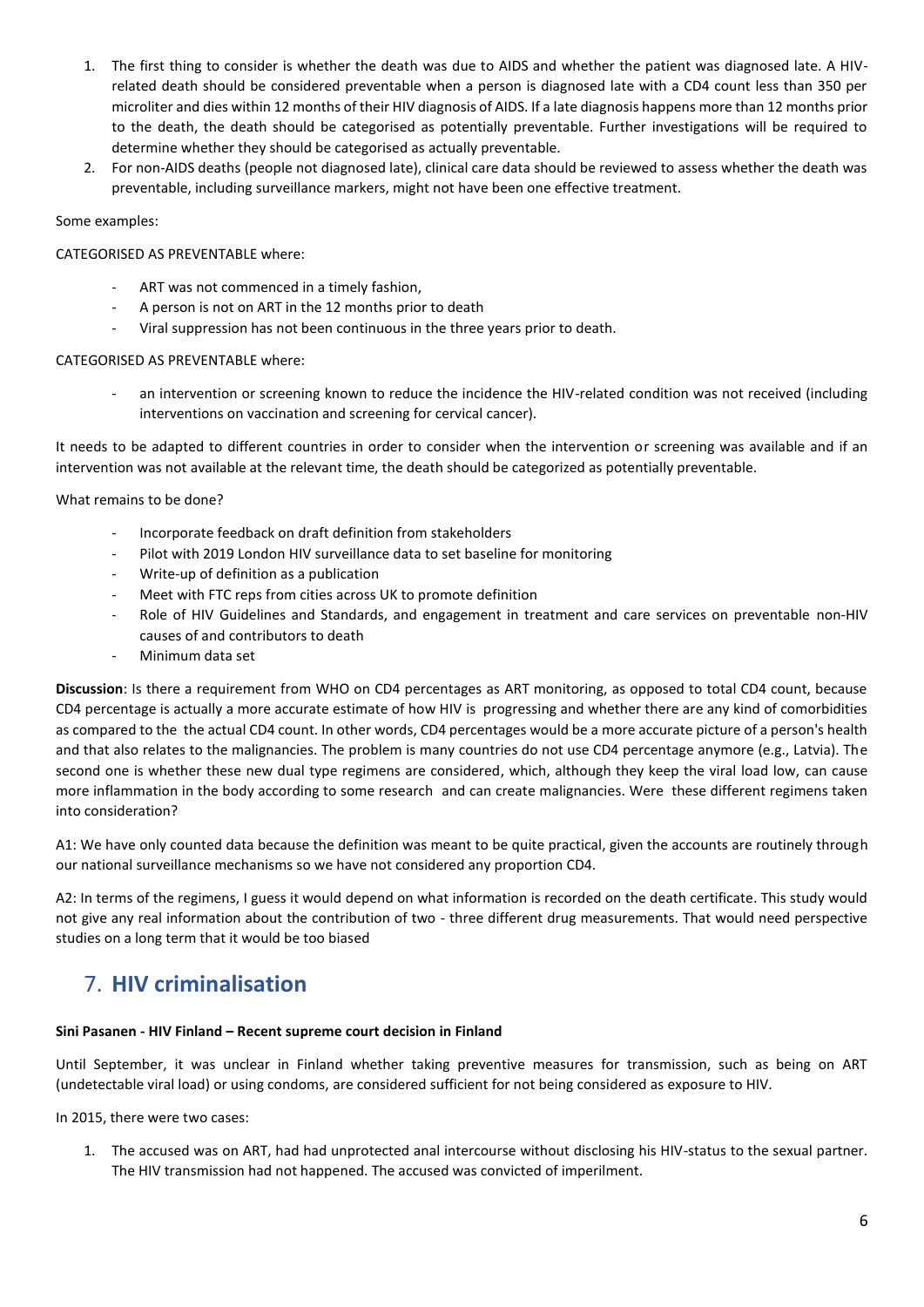2. One vaginal intercourse and taking into account all circumstances the charge of aggravated assault (attempt) was dismissed).

In 2017, many unprotected intercourses with a spouse (no condom, no ART) HIV transmission occurred. Convicted of aggravated assault.

#### September 2021:

A had been aware of his HIV infection and had once unprotected sex with B. HIV infection has not been transmitted to B.

ART used by A and the low viral load in his blood, and taking into account the circumstances of the case:

- The charge of aggravated assault (attempt) was dismissed.
- A had not caused a danger to the life or health of B, so the alternative charge of causing the danger (imperilment) was also dismissed.
- Precise information on the viral load of A at the time of sex is not available. The viral load has probably been between 487 and 55 copies per millilitre, probably 100 to 300 copies per millilitre.
- In addition, the risk of infection has been reduced by the fact that A has ejaculated on the sheet and not inside B.
- HIV is still regarded as a dangerous infection.

#### DOES THE SUPREME COURT BELIEVE U=U, DO WE STILL HAVE TO DISCLOSE?

Since the 2015 preliminary rulings, medical research data on HIV infection and the impact of medication on HIV not being transmittable have increased.

According to expert opinions, there is no risk of contracting HIV infection even during unprotected intercourse when an HIVpositive person is on successful ART (blood virus below 200 copies per millilitre).

The Supreme Court considers that the risk of infection in such a situation is essentially theoretical and would not be a question of the specific danger required by the hazard characterisation.

#### **Edwin Bernard, HIV JUSTICE NETWORK – Key developments in HIV criminalisation in EU/EECA and around the world**

Fewer reported HIV criminalisation cases worldwide in 2021: 46 in 2021 VS 87 in 2020.

However, most EU/EECA cases in Russia (16), then Italy (2) and single case reports in Belarus, France, Iceland, Kazakhstan, and UK. Most for non-disclosure prior to sex (only some alleged transmission). The UK case was for biting, one Russian case related to sharing injecting drug equipment and one Italian case was for intent with HIV-infected blood in needles.

The previous example shows when the law, the legal environment is clear for people living with HIV. However, there are huge amounts of uncertainty, particularly in countries that use non-HIV specific laws (most of the EU), andEastern and Central Asia. The uncertainty and the fear of prosecution remains central for those living with HIV.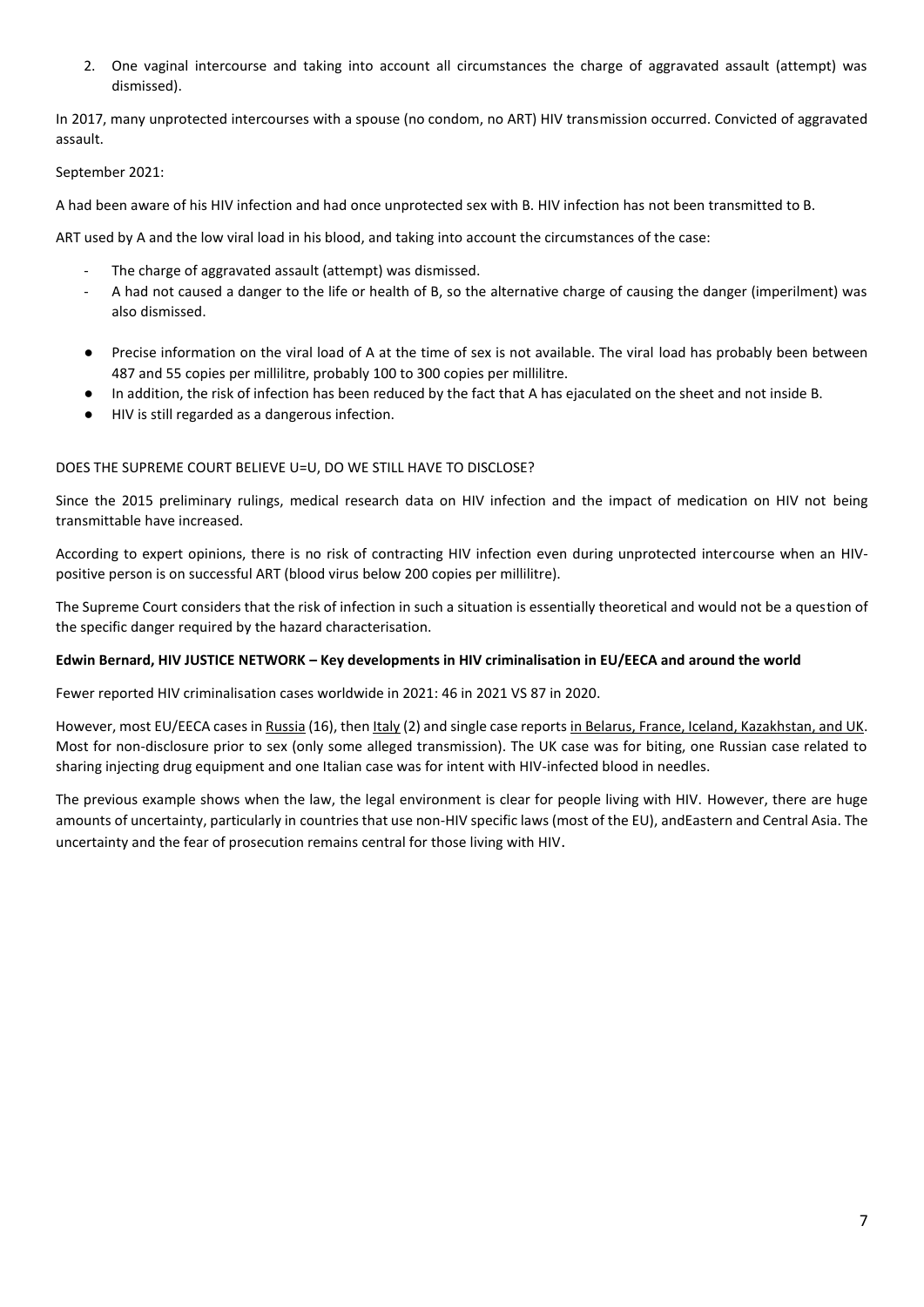### HIV criminalisation around the world (HJN Data, April 2021)





developments:

2020

- Sweden: Parliament votes to abolish the obligation to disclose HIV status after a long process begun in 2008
- Spain: Supreme Court upholds acquittal of man accused of HIV transmission as evidence points to complainant being aware of his status
- Russia: analysis of use of HIV-specific criminal law shows all of the (at least) 60 people prosecuted between 2018-20 were convicted
- Poland: Country's Criminal Code amended to increase sentencing in cases of HIV exposure

2021

- Ukraine: new bill proposes expanding HIV-specific criminal law with harsher sentences for transmitting all serious communicable diseases
- HIV (de)criminalization one of the 10-10-10 targets in Global AIDS Strategy and HLM Political Declaration
- US state of Illinois completely repeals HIV-specific criminal law; Nevada and Virginia modernise their laws (US has historically been the leader in HIV criminalisation, along with Russia)
- UNDP issues critical Guidance for Prosecutors (EN-FR now; ES and RU soon). They basically put together all the recommendations from UNAIDS, UNDP and the Global Commission on HIV and the Law, and the expert consensus statement on the science of HIV in the context of criminal law that was published in 2018, and help prosecutors understand how to limit the abuse of the law. UNDP and the International Association of Prosecutors will hopefully deliver training for civil society.
- UK: England and Wales CPS agrees to publish updated guidance without broadening to 'deliberate deception'. This should not apply to HIV.
- HJWW publishes *Molecular HIV Surveillance: A global review of human rights implications* (published in Oct 2021)

<span id="page-7-0"></span>Tuesday, 30 Nov 2021: Webinar: Beyond Blame – Challenging Criminalisation for HIV Justice Worldwide.

### 8. **Shortages/stock outs - medication, vaccines, OST and diagnostics**

#### Nicoleta Dascalu (ARAS)

The situation regarding current shortage is being handled. Hospitals have received money and/or medications. However, there is an interim government only. There are uncertainties about treatments for January.

In collaboration with the Association of People Affected by Hepatitis, a letter has been sent to responsible institutions because Romania has not had treatment for hepatitis C for five months. The negotiations with the company finished five months ago and